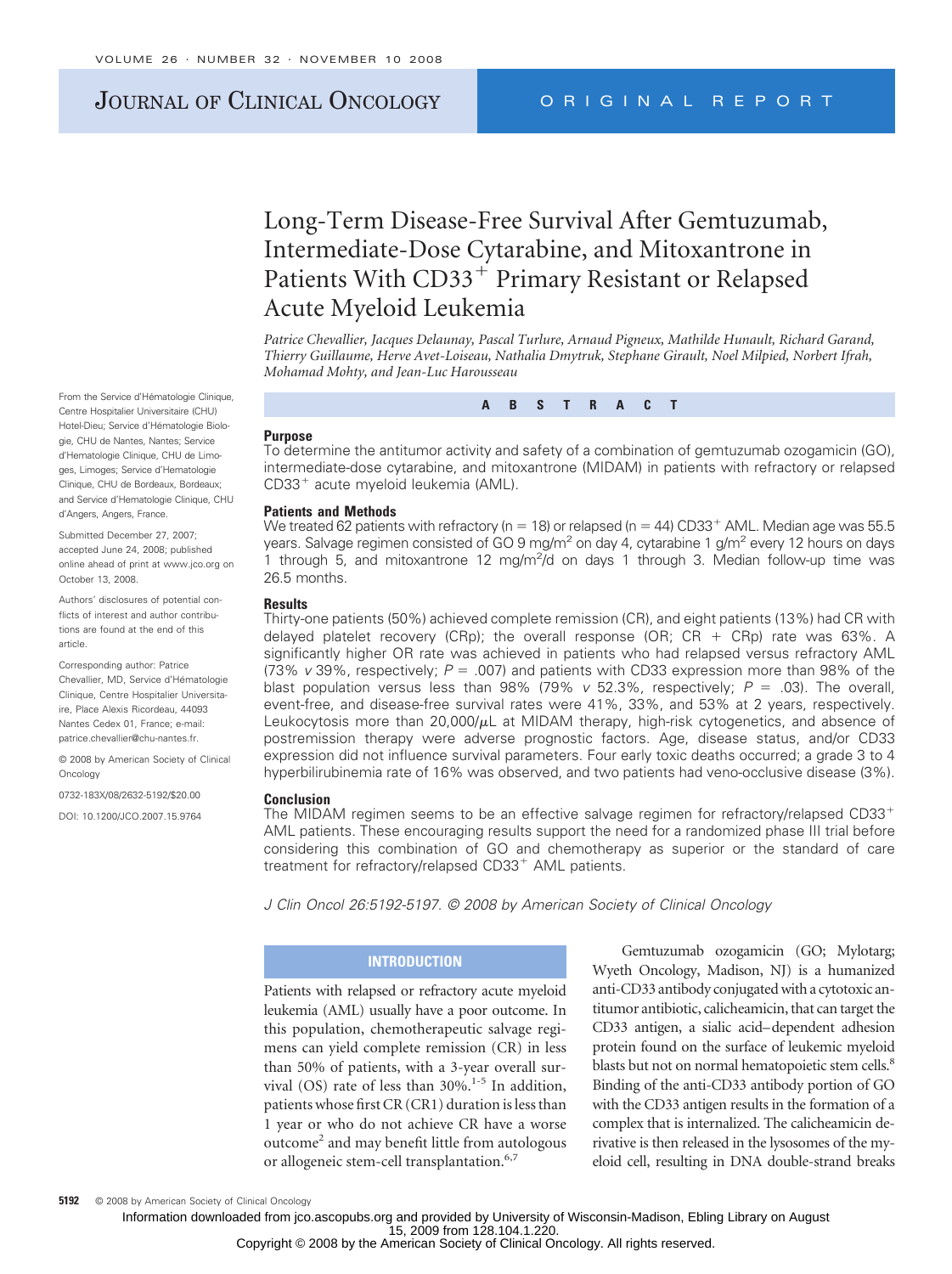and cell death. With this background, GO at a dose of 9 mg/m<sup>2</sup> (days 1 and 14) has been approved by the US Food and Drug Administration for the treatment of  $CD33<sup>+</sup>$  AML patients older than 60 years of age in first relapse. GO used as monotherapy for such patients has shown a 26% overall response (OR) rate, with a median disease-free survival (DFS) time of 5.2 months in patients achieving CR or CR with incomplete platelet recovery  $(CRp)$ .<sup>9,10</sup> More recently, several studies tested the use of GO in combination with chemotherapy, either at diagnosis or at time of relapse.<sup>11,12</sup> However, because of its potential liver toxicity (veno-occlusive disease [VOD]), GO is generally used at lower doses when combined with chemotherapy, especially in patients who are candidates for transplantation within a short interval from GO administration.<sup>9,10,13</sup> We have previously reported our experience with the combination of intermediate-dose cytarabine and mitoxantrone plus a full dose of GO at  $9 \,\mathrm{mg/m^2}$  (MIDAM) in a cohort of 17 patients with refractory or relapsed CD33<sup>+</sup> AML. The OR rate was 76%, and the median OS and DFS times were 11 and 11 months, respectively.14 The current report provides an update of the results of the MIDAM regimen in a larger cohort of 62 patients.

## **PATIENTS AND METHODS**

#### *Patients*

This study included 62 consecutive patients (29 men) treated in four institutions between February 2001 and January 2007. Patients had either refractory ( $n = 18$ ) or relapsed ( $n = 44$ ) AML. The relatively small number of patients included during this 6-year period was a result of the limited availability of GO in France and the need for a specific approval delivered by the Agence Française de Securite Sanitaire des Produits de Sante (equivalent to US Food and Drug Administration in France) on a single-patient basis. Median age was 55 years (range, 16 to 71 years), and 22 patients were age  $\geq 60$  years.

The study inclusion criteria were as follows:  $CD33<sup>+</sup>$  AML; primary refractory AML (after two courses of induction therapy including high-dose cytarabine in patients age  $<$  60 years, after one course of induction therapy in patients age  $\geq 60$  years; or relapse  $\leq 6$  months after CR1); first relapse for patients age  $\geq 60$  years ( $> 6$  months from CR1) or first relapse within 12 months or after stem-cell transplantation (autograft or allograft) for patients younger than age 60 years. CD33 expression level was determined by dividing the mean fluorescence intensity of CD33 on the leukemic blasts by the mean fluorescence intensity of its isotypic control. The threshold for positivity was defined by a ratio of  $\geq 2$ . Patient characteristics are listed in Table 1.<sup>15-18</sup> According to the French-American-British classification, the series included five M0,  $15M1$ ,  $19M2$ , one M3,  $10M4$ , six M5, three M6, and two M7 patients (one patient was unclassified). Six patients had secondary AML (therapy related,  $n = 3$ ; prior myeloproliferative disorder,  $n = 3$ ). Prior treatments are listed in Table 1. Among patients experiencing relapse, 22 had received a prior transplantation (autograft,  $n = 20$ ; allograft,  $n = 2$ ). The median duration of CR1 in patients who had relapse was 15 months (range, 7 to 120 months). The median percentage of  $CD33^+$  blasts was 98% (range, 65% to 100%), with a relative fluorescence intensity of 18.5 (range, 2 to 201). Six, 45, and 11 patients presented with good, intermediate, and poor cytogenetics, respectively (according to Grimwade et al<sup>19</sup>). Data were updated as of October 2007. Patients were fully informed of the treatment modalities and had provided informed consent. The median follow-up time for surviving patients was 26.5 months (range, 7.5 to 78 months).

#### *Salvage Regimen*

The MIDAM protocol consisted of GO 9 mg/m<sup>2</sup> intravenously (IV) over 2 hours on day 4, cytarabine 1 g/m<sup>2</sup> every 12 hours IV over 2 hours on days 1 to 5, and mitoxantrone 12 mg/m<sup>2</sup>/d IV over 30 minutes on days 1 to 3. Patients received granulocyte colony-stimulating factor from day 7 after chemotherapy until neutrophil recovery. In addition, irrespective of their platelet count, patients received low-dose heparin for VOD prophylaxis. Heparin was admin-

| Table 1. Patient Characteristics                                            |                                  |        |          |  |
|-----------------------------------------------------------------------------|----------------------------------|--------|----------|--|
| Characteristic                                                              | No. of<br>Patients<br>$(N = 62)$ |        | $\%$     |  |
| Sex                                                                         |                                  |        |          |  |
| Male<br>Female                                                              | 29<br>33                         |        |          |  |
| Age, years                                                                  |                                  |        |          |  |
| Median                                                                      |                                  | 55.5   |          |  |
| Range<br>< 60                                                               | 40                               | 16-71  |          |  |
| $\geq 60$                                                                   | 22                               |        |          |  |
| FAB classification                                                          |                                  |        |          |  |
| M <sub>0</sub>                                                              | 5                                |        |          |  |
| M1<br>M <sub>2</sub>                                                        | 15<br>19                         |        |          |  |
| M <sub>3</sub>                                                              | $\mathbf{1}$                     |        |          |  |
| M4                                                                          | 10                               |        |          |  |
| M <sub>5</sub>                                                              | 6                                |        |          |  |
| M <sub>6</sub>                                                              | 3                                |        |          |  |
| M <sub>7</sub><br>Unknown                                                   | $\overline{2}$<br>$\mathbf{1}$   |        |          |  |
| Cytogenetics                                                                |                                  |        |          |  |
| Favorable                                                                   | 6                                |        |          |  |
| Intermediate                                                                | 45                               |        |          |  |
| High risk                                                                   | 11                               |        |          |  |
| Refractory AML<br>Relapsed AML                                              | 18<br>44                         |        | 29<br>71 |  |
| Patients $< 60$ years old                                                   |                                  |        |          |  |
| Relapse between 6 and 12 months                                             | 11                               |        | 25       |  |
| Relapse between 12 and 24 months                                            | 12                               |        | 27       |  |
| $Relapse > 24$ months                                                       | 4                                |        | 9        |  |
| Patients $\geq 60$ years old<br>Relapse between 6 and 12 months             | 5                                |        | 11.5     |  |
| Relapse between 12 and 24 months                                            | 7                                |        | 16       |  |
| $Relapse > 24$ months                                                       | 5                                |        | 11.5     |  |
| CD33 expression, %                                                          |                                  |        |          |  |
| Median                                                                      |                                  | 98     |          |  |
| Range<br>Previous treatment                                                 | 62                               | 65-100 |          |  |
| Patients in relapse and $< 60$ years old                                    |                                  |        |          |  |
| Goelams-LAM2001 trial*                                                      | 27                               |        |          |  |
| Patients in relapse and $\geq 60$ years old                                 |                                  |        |          |  |
| Goelams-LAMSA2002 trialt                                                    | 10                               |        |          |  |
| ALFA-9801 trial‡<br>ALFA-9803 trial§                                        | 6<br>1                           |        |          |  |
| Refractory patients $< 60$ years old                                        |                                  |        |          |  |
| Goelams-LAM2001 trial (2 inductions)                                        | 13                               |        |          |  |
| Refractory patients $\geq 60$ years old                                     |                                  |        |          |  |
| Goelams-LAMSA2002 trial (1 induction)                                       | 5                                |        |          |  |
| Previous autograft<br>Previous allograft                                    | 22<br>2                          |        |          |  |
| Overall responses (CR + CRp)                                                |                                  |        |          |  |
| All patients                                                                | 39                               |        | 63       |  |
| $< 60$ years old, $n = 40$                                                  | 24                               |        | 60       |  |
| $\geq 60$ years old, n = 22                                                 | 15                               |        | 68       |  |
| Patients in relapse, $n = 44$<br>First CR between 6 and 12 months, $n = 16$ | 32<br>13                         |        | 73<br>81 |  |
| First CR between 12 and 24 months, $n = 19$                                 | 12                               |        | 63       |  |
| First $CR > 24$ months, $n = 9$                                             | 7                                |        | 77       |  |
| $<$ 60 years old, n = 27                                                    | 19                               |        | 70       |  |
| $\geq 60$ years old, n = 17                                                 | 13                               |        | 76       |  |
| Refractory patients, $n = 18$<br>$< 60$ years old, $n = 13$                 | 7<br>5                           |        | 39<br>38 |  |
| $\geq 60$ years old, n = 5                                                  | $\overline{2}$                   |        | 40       |  |
| Secondary AML, $n = 6$                                                      | $\overline{2}$                   |        | 33       |  |
| High-risk cytogenetics, $n = 11$                                            | 5                                |        | 45       |  |
| (continued on following page)                                               |                                  |        |          |  |
|                                                                             |                                  |        |          |  |

*www.jco.org* © 2008 by American Society of Clinical Oncology **5193**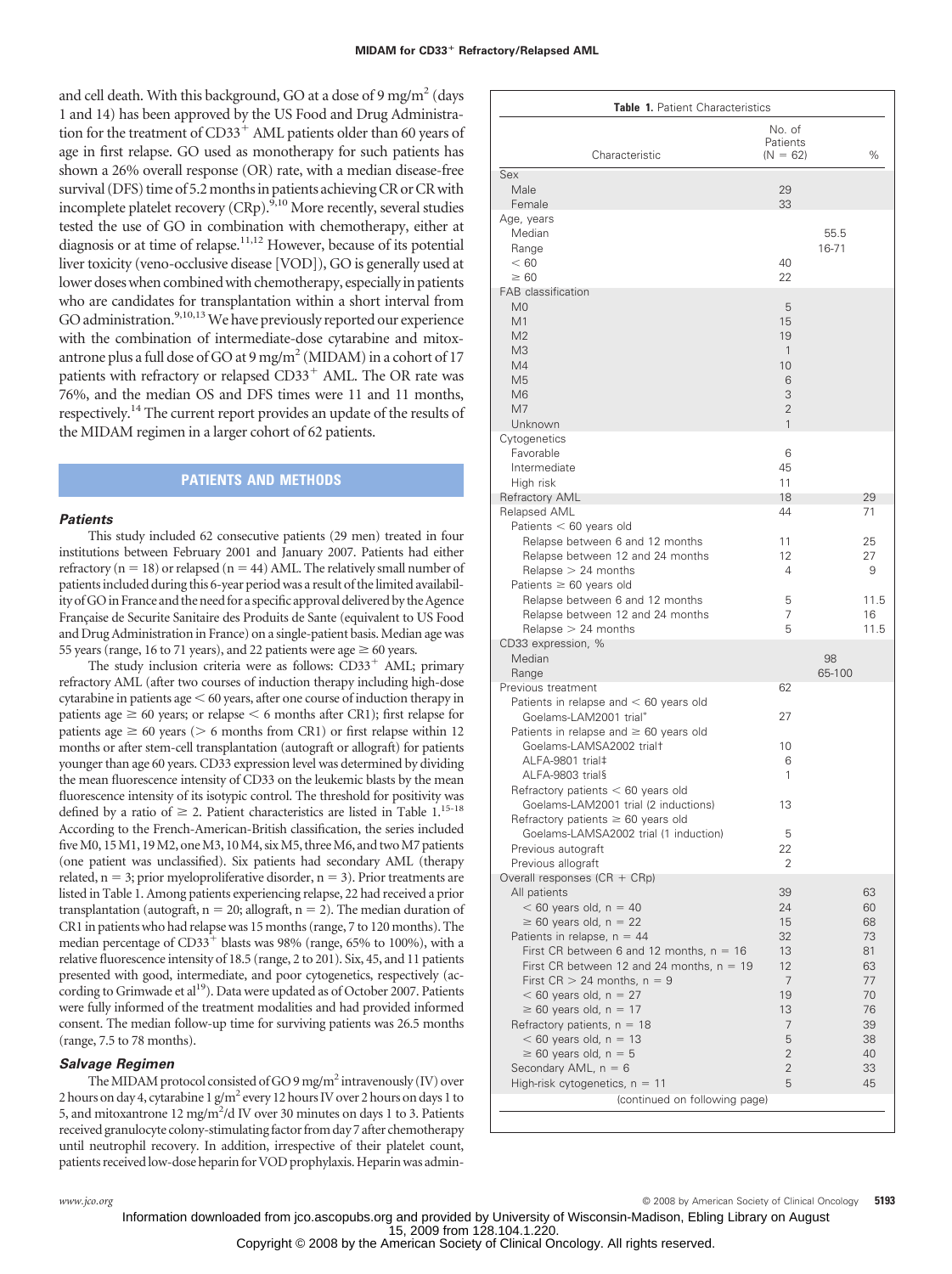| Table 1. Patient Characteristics (continued) |                                  |      |
|----------------------------------------------|----------------------------------|------|
| Characteristic                               | No. of<br>Patients<br>$(N = 62)$ | $\%$ |
| Postremission therapy in $CR + CRp$ patients | 39                               | 63   |
| None                                         | 8                                |      |
| Chemotherapy alone                           | 16                               |      |
| Low-dose cytarabine                          | 9                                |      |
| High-dose cytarabine                         | 7                                |      |
| Chemotherapy then DLI                        |                                  |      |
| Chemotherapy then autograft                  |                                  |      |
| Chemotherapy then RIC allograft              | 7                                |      |
| Autograft                                    |                                  |      |
| Allograft                                    | 5                                |      |
| Standard conditioning regimen                |                                  |      |
| <b>RIC</b>                                   | 4                                |      |
| Cause of death                               | 38                               |      |
| Relapse or progression                       | 28                               |      |
| Sepsis                                       | $\overline{4}$                   |      |
| Acute GVHD                                   | $\overline{2}$                   |      |
| Hemorrhage                                   | $\overline{2}$                   |      |
| Multiple organ failure                       | 1                                |      |
| <b>VOD</b>                                   |                                  |      |

Abbreviations: FAB, French-American-British; AML, acute myeloid leukemia; CR, complete remission; CRp, complete remission with delayed platelet recovery; DLI, donor lymphocyte infusion; RIC, reduced-intensity regimen; GVHD, graft-versus-host disease; VOD, veno-occlusive disease.

 Goelams-LAM2001 trial15: induction included cytarabine 200 mg/m2 on days 1 to 7 plus daunorubicin 60 mg/m<sup>2</sup> on days 1 to 3 or idarubicin 8 mg/m<sup>2</sup> on days 1 to 5; second induction included cytarabine 1  $g/m^2$  for four doses over 2 days plus daunorubicin 35 mg/m<sup>2</sup> days 1 to 2 or idarubicin 8 mg/m<sup>2</sup> on days 1 to 2.

†Goelams-LAMSA2002 trial16: induction included cytarabine 100 mg/m2 on days 1 to 7 plus idarubicin 8 mg/m<sup>2</sup> on days 1 to 5 plus lomustine 200 mg/m<sup>2</sup> on day 1.

 $\pm$ ALFA-9801 trial<sup>17</sup>: induction included cytarabine 200 mg/m<sup>2</sup> on days 1 to 7 plus daunorubicin 80 mg/m<sup>2</sup> on days 1 to 3 or idarubicin 12 mg/m<sup>2</sup> on days 1 to 3 or 4.

§ALFA-9803 trial<sup>18</sup>: induction included cytarabine 200 mg/m<sup>2</sup> on days 1 to 7 plus daunorubicin 45 mg/m<sup>2</sup> or idarubicin 9 mg/m<sup>2</sup> on days 1 to 4.

istered from day 1 of MIDAM until neutrophil recovery  $(100 \text{ U/kg/d}).^{20}$ Antibiotics and antifungal prophylaxis were administered according to each center's practice.

#### *Postremission Therapy*

Postremission therapy was not predefined. Among patients who achieved CR or CRp  $(n = 39)$ , eight patients did not receive further therapy after the MIDAM regimen because of poor performance status. Sixteen patients received consolidation with chemotherapy alone including high-dose cytarabine in seven patients (with a second course of GO in two patients) and low-dose cytarabine in nine patients. One patient received chemotherapy followed by an autograft. One patient received chemotherapy followed by donor lymphocyte infusion, and one patient received an autograft as consolidation after MIDAM.

Twelve patients could proceed to allogeneic hematopoietic stem-cell transplantation (HSCT) directly after MIDAM  $(n = 5)$  or after consolidation by high-dose cytarabine  $(n = 7)$ . HSCT consisted of a standard matched unrelated allogeneic HSCT in one patient, a matched related reduced-intensity conditioning (RIC) HSCT in two patients, a matched unrelated RIC HSCT in eight patients, and a cord blood RIC HSCT in one patient. Postremission therapy details are listed in Table 1.

#### *Response Criteria*

CR was defined as normalization of blood and bone marrow with  $\leq 5\%$ of blasts, neutrophil count more than  $1.5 \times 10^9$ /L, and platelet count more than 100  $\times$  10<sup>9</sup>/L. CRp was defined the same as for CR, except the criteria included platelet transfusion independence and a platelet count remaining less than  $100 \times 10^9$ /L. OR was defined as CR plus CRp.

#### *Statistical Analysis*

The primary objective of the study was CR achievement. Secondary objectives included the safety analysis, OS, event-free survival (EFS), and DFS. OS, EFS, and DFS were estimated using the Kaplan-Meier product-limit method. Survival times were calculated from the day of the beginning of the chemotherapy until death or last follow-up for OS; until treatment failure, relapse, death, or last follow-up for EFS; and until death, relapse, or last follow-up in responders (CR  $+$  CRp) for DFS. The log-rank test was used to compare the CR rates, OS, EFS, and DFS between the subgroups, according to age, sex, leukocytosis at time of MIDAM administration, CD33 expression (percentage of positive blasts and relative fluorescence intensity), cytogenetics, status at time of MIDAM administration (relapsed or refractory AML), duration of CR1 for relapsed patients, response after MIDAM, and postremission treatments. Data were computed using the STATA software, version 8.2 (STATA Corp, College Station, TX).

# **RESULTS**

### *Response Rate*

In this series, the OR (CR + CRp) rate was  $63\%$  (n = 39), and the CR rate was 50% ( $n = 31$ ). The median time to remission (CR or CRp) was 44 days (range, 22 to 73 days). Treatment failure was observed in 19 patients. Four patients were not assessable because of early toxic death. Response rates according to age, status at transplantation, cytogenetics, and duration of CR1 for relapsed patients are listed in Table 1. Among patients in relapse, there was no difference in terms of OR between patients whose CR1 lasted less than 12 months (81%; 13 of 16 patients) compared with patients who experienced relapse between 12 and 24 months after CR1 (63%; 12 of 19 patients) or patients who experienced relapse more than 24 months after CR1 (77%; seven of nine patients). Also, there was no difference in terms of OR when considering patients younger than age 60 years (60%; 24 of 40 patients) versus  $\geq$  age 60 years (68%; 15 of 22 patients); patients in relapse younger than age 60 years (70%; 19 of 27 patients) versus  $\geq$  age 60 years (76%; 13 of 17 patients); and refractory patients younger than age 60 years (38%; five of 13 patients) versus  $\geq$  age 60 years (40%; two of five patients). Patients in relapse had a significantly higher OR rate compared with refractory patients (73%  $v$  39%, respectively;  $P = .007$ ), and patients with CD33<sup>+</sup> expression  $\geq$  98% of blast population had a significantly higher OR rate than patients with  $<$  98% blasts (79%  $\nu$  53%, respectively; *P* = .03).

### *OS, EFS, and DFS*

The median OS and EFS times were 9.5 months (range, 8 days to 76.5 months) and 4.4 months (range, 8 days to 76.5 months), respectively. Two-year OS and EFS rates were 41% and 33%, respectively (Fig 1A). The median DFS and OS for responders were not yet reached at 2 years (DFS, 53% at 2 years; 95% CI, 27% to 53%; OS, 58% at 2 years; 95%CI, 39% to 72%). The cumulative rates of relapsewere 38% and 41% at 1 and 2 years, respectively. Thirty-nine patients (63%) died, including four early toxic deaths. The cause of death was relapse in 28 patients, sepsis in four patients, acute graft-versus-host disease after allogeneic HSCT in two patients, hemorrhage in two patients, multiple organ failure in one patient, and VOD in one patient.

In a Cox multivariate analysis, leukocytosis more than  $20 \times 10^9$ /L at time of MIDAM and high-risk cytogenetics were adverse prognosis factors for OS (hazard ratio  $[HR] = 7.9; 95\%$  CI, 1.95 to 32.03;  $P = .004$ ; and HR = 4.7; 95% CI, 1.12 to 20.12;  $P = .03$ , respectively) and DFS (HR = 5.05; 95% CI, 1.35 to 18.87; *P* = .01; and

**5194** © 2008 by American Society of Clinical Oncology **JOURNAL OF CLINICAL ONCOLOGY** JOURNAL OF CLINICAL ONCOLOGY

15, 2009 from 128.104.1.220. Information downloaded from jco.ascopubs.org and provided by University of Wisconsin-Madison, Ebling Library on August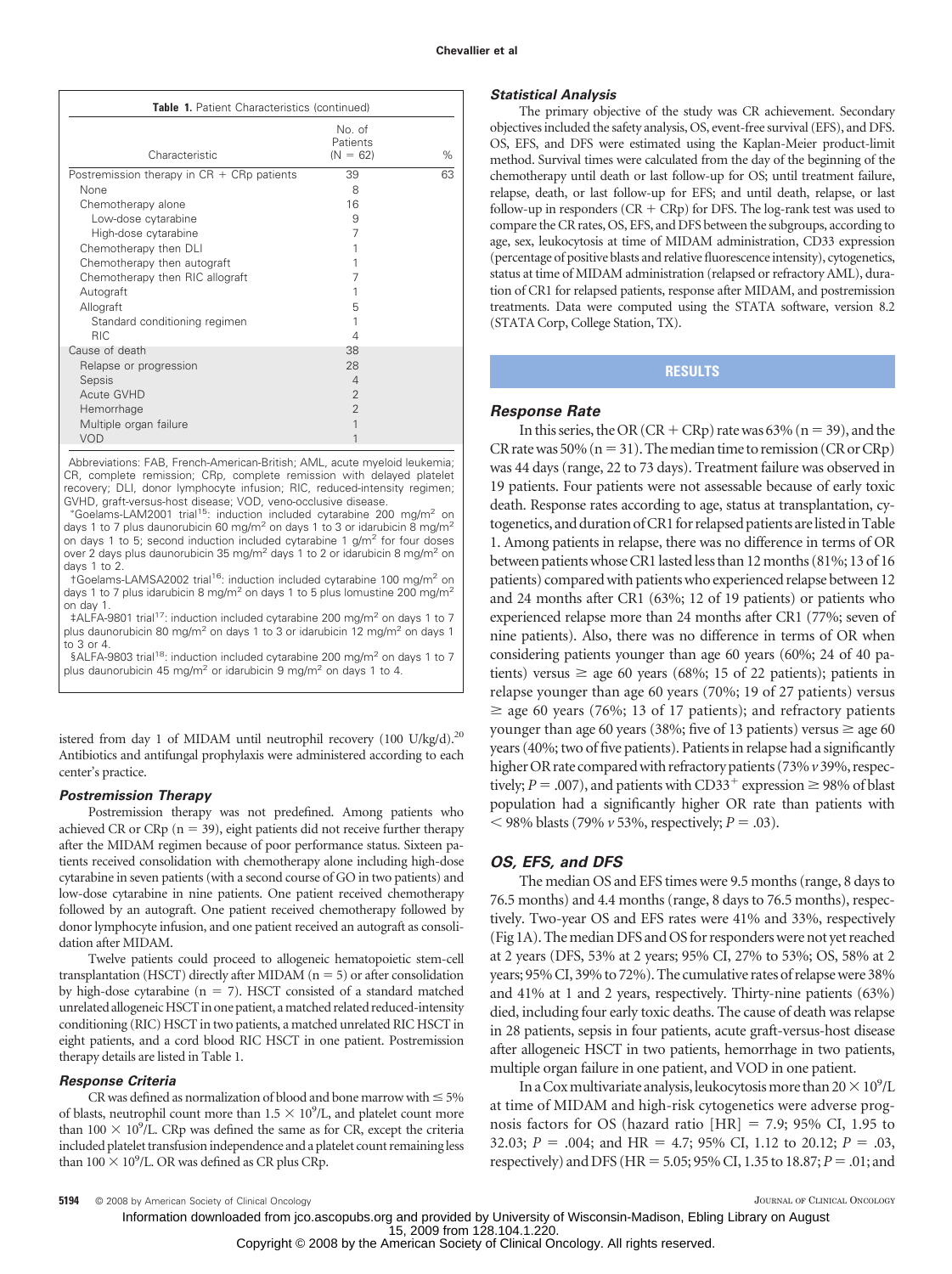

**Fig 1.** (A) Overall survival (OS) of the whole cohort. (B) OS of responders according to postremission treatment (no treatment: 13% at 2 years; allograft: 50% at 2 years; chemotherapy  $\pm$  autograft: 76% at 2 years) autoBMT, autologous bone marrow transplantation; AlloBMT, allogeneic bone marrow transplantation.

 $HR = 4.65$ ; 95% CI, 1.35 to 15.95;  $P = .01$ , respectively). Conversely, patients in CR (*v* patients in CRp) and patients receiving postremission therapy (chemotherapy  $\pm$  autograft and/or allograft  $\nu$  none) had a significantly improved OS (HR =  $0.28$ ; 95% CI, 0.07 to 1.02; *P* = .05; and HR =  $0.13$ ; 95% CI, 0.03 to 0.48;  $P = 0.002$ , respectively) and/or DFS (HR = 0.39; 95% CI, 0.12 to 1.26; *P* = .11; and HR = 0.17; 95% CI, 0.05 to 0.55;  $P = .003$ ). Age, disease status, and CD33 expression did not influence survival parameters. In addition, allograft was not superior to chemotherapy  $\pm$  autograft as postremission therapy (OS at 2 years: 50% for allograft  $\nu$  76% for chemotherapy;  $P = \text{not signif}$ icant; Fig 1B). Among 12 patients who received allograft, seven are alive in CR, and five have died because of relapse  $(n = 3)$  and acute  $graff-versus-host disease (n = 2).$ 

# *Toxicity*

The median time of hospitalization was 29.5 days (range, 27 to 33 days). All patients developed grade 4 neutropenia and thrombocytopenia. Overall, the median times to neutrophil recovery ( $> 0.5 \times$  $10^9$ /L) and to platelet recovery ( $> 50 \times 10^9$ /L) were 25 days (range, 23 to 27.3 days) and 41 days (range, 34 to 46 days), respectively. The median times to neutrophil and platelet recovery in patients who did not respond to treatmentwere 30 and 60 days, respectively. Grade 0, 1, 2, 3, and 4 hyperbilirubinemia occurred in 27, 18, seven, six, and four patients, respectively, with an overall grade 3 to 4 hyperbilirubinemia rate of 16%. VOD was observed in only two patients (3%), with complete resolution in one patient and fatal outcome in the other. Four early deaths occurred, on day 8 (intra-alveolar hemorrhage), on day 12 (multiple organ failure), on day 18 (*Pseudomonas aeruginosa* sepsis), and on day 29 (VOD). All patients had fever during hospitalization. MIDAM administration was complicated with documented bacterial sepsis in 34 patients (55%). Moreover, seven patients had invasive aspergillosis, one patient had *Candida tropicalis* fungal infection, and one patient had *Fusobacterium* fungal infection. Cardiac tamponade, cholecystitis, and *Clostridium difficile*–associated pseudomembranous colitis occurred in three patients.

# **DISCUSSION**

Thus far, this study describes the largest series of patients treated with a combination of GO plus chemotherapy for refractory or relapsed  $CD33<sup>+</sup>$  AML. Responses (CR + CRp) were achieved in 63% of patients, with OS, EFS, and DFS rates of 41%, 33%, and 53% at 2 years, respectively. The median DFS and OS times for responders were not reached at 2 years, with no significant differences between refractory or relapsed AML patients. In this setting of refractory/relapsed AML, these results seem to be superior to those observed with chemotherapy alone, GO as monotherapy, or GO plus chemotherapy. $1-6,9-11$  The drug combination we used may help explain these interesting results. First, the combination of mitoxantrone and intermediate-dose cytarabine is known as one of the best salvage regimens for refractory/ relapsed leukemia patients, yielding up to a 49% OR rate.<sup>1</sup> Second, we used a full dose of GO  $(9 \text{ mg/m}^2)$  administered at day 4 after the beginning of chemotherapy. Delayed perfusion of GO at day 4 may allow the reduction of CD33 antigen loads in the peripheral blood and, consequently, increase the penetration of GO into bone marrow.<sup>21</sup> These improved results might be also attributed to a relatively low toxicity of the MIDAM regimen because we only observed a 6.4% rate of early toxic death, 16% rate of grade 3 to 4 hyperbilirubinemia, and two patients with VOD. Of note, no VOD was observed after allogeneic transplantation, likely because most of these patients (11 of 12 patients) had received an RIC regimen and the median time between MIDAM and allograft was relatively long (median, 164 days; range, 91 to 316 days). Also, the systematic use of low-dose heparin prophylaxis might have helped to decrease VOD incidence.<sup>20</sup>

Results of this MIDAM regimen are encouraging in relapsed  $CD33<sup>+</sup>$  AML patients because they achieved long-term DFS, irrespective of age and duration of CR1. However, as expected, a refractory disease status confers a significantly higher probability of treatment failure. Treatment failure in refractory patients can be explained by a higher multidrug resistance activity, which is already known to confer a poor prognosis both to chemotherapy and GO as monotherapy.1,6,22-27 Other mechanisms may explain resistance to GO. Indeed, reduced binding capacity to leukemic blasts, antiapoptotic mechanisms independent of drug efflux, Bcl-2 antiapoptotic proteins, and resting state of cell cycle have been previously described in this context.<sup>28-31</sup> All of these resistance mechanisms may be targets to improve results of the MIDAM regimen. Interestingly, drugs such

*www.jco.org* © 2008 by American Society of Clinical Oncology **5195**

15, 2009 from 128.104.1.220.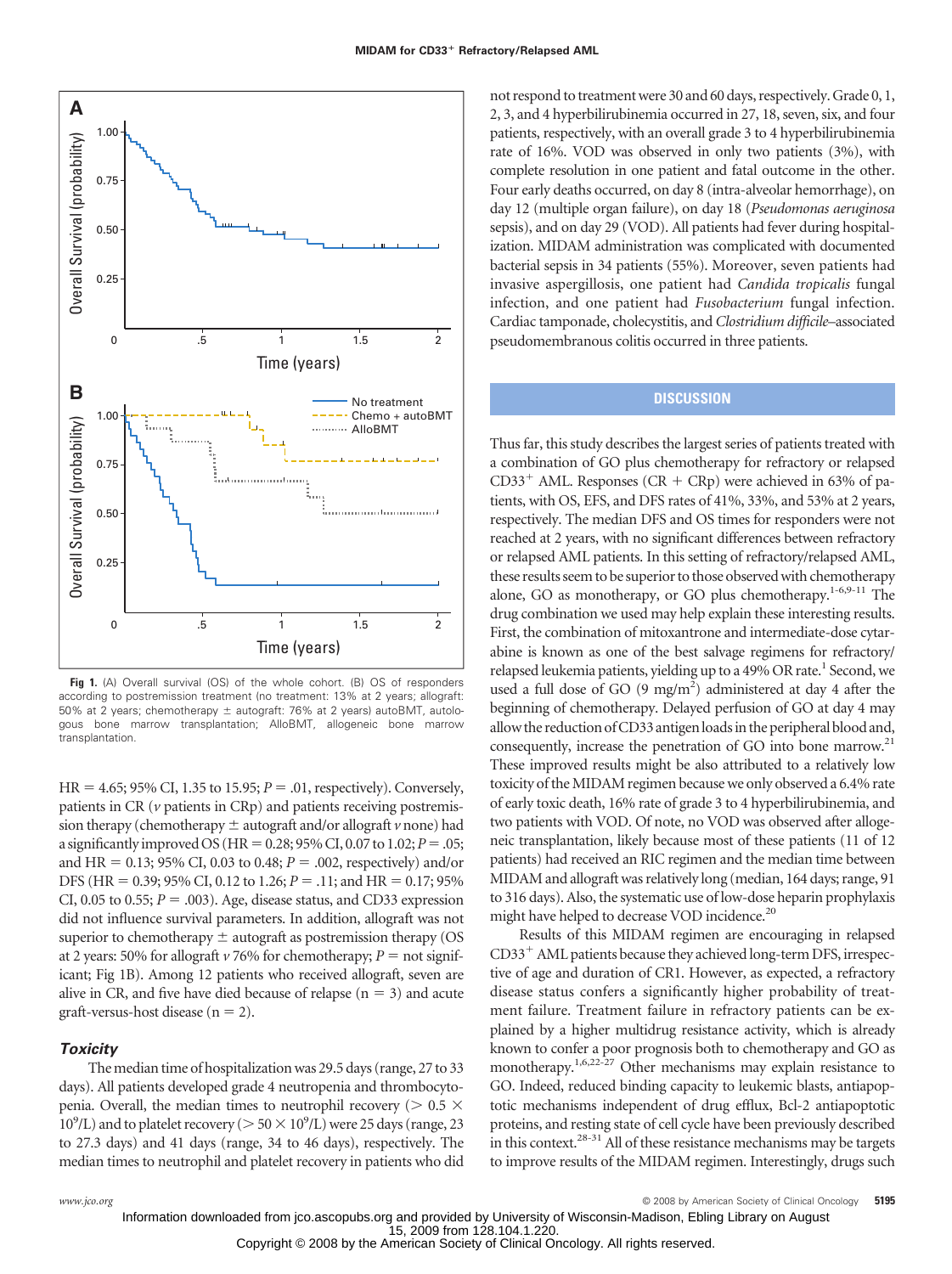as granulocyte colony-stimulating factor, HSP90 inhibitor, and azacytidine have already been shown to increase efficacy when combined with  $GO.^{32-35}$ 

In terms of response definition, the notion of CRp was developed specifically when GO was introduced because of its platelet-specific toxicity. In the current study, patients achieving CRp had a similar DFS and incidence of relapse compared with patients achieving CR (relapse rate: 37.5% *v* 32%, respectively). A worse DFS has been reported in patients with CRp but only if considering patients without postremission therapy after GO as monotherapy.10 For the latter result, one explanation is that CRp patients likely express a higher residual tumor burden and should be considered, whenever possible, for consolidation after a salvage regimen because DFS and OS were similar for both the CR and CRp groups after  $HSCT<sup>10</sup>$  In our series, the addition of chemotherapy to GO could explain that CR and CRp patients achieved similar DFS as the percentages of CR or CRp patients receiving consolidation after MIDAM have shown no significant differences (84%  $\nu$  50%;  $P = NS$ ).

From a biologic standpoint, high CD33 expression was shown to be associated with a better clinical outcome in AML patients receiving GO likely because CD33 expression is inversely correlated with multidrug resistance activity.<sup>25,26</sup> Thus, one can hypothesize that CD33 expression could be a surrogate marker for some unrelated parameters that enhance chemotherapy sensitivity. In the present study, we found a close relationship between high expression of CD33 ( $>$  98% of the blast population) and improved OR, suggesting that higher CD33 expression may help to eradicate all of the leukemic blast population without development of a CD33 negative clonal population.

Despite a high OR rate and acceptable toxicity, postremission therapy after MIDAM is a prerequisite to achieve an improved longterm outcome. Patients who did not receive further treatment after MIDAM had a poor performance status or a persistent infectious complication. Although there was no difference in terms of survival between patients receiving chemotherapy  $\pm$  autograft or allograft as

#### **REFERENCES**

**1.** Solary E, Witz B, Caillot D, et al: Combination of quinine as a potential reversing agent with mitoxantrone and cytarabine for the treatment of acute leukemias: A randomized multicenter study. Blood 88:1198-1205, 1996

**2.** Estey EH: Treatment of relapsed and refractory acute myelogenous leukemia. Leukemia 14: 476-479, 2000

**3.** Lee S, Tallman MS, Oken MM, et al: Duration of second complete remission compared with first complete remission in patients with acute myeloid leukemia: Eastern Cooperative Oncology Group. Leukemia 14:1345-1348, 2000

**4.** Tavernier E, Le QH, Elhamri M, et al: Salvage therapy in refractory acute myeloid leukemia: Prediction of outcome based on analysis of prognostic factors. Leuk Res 27:205-214, 2003

**5.** Leopold H, Willemze R: The treatment of acute myeloid leukaemia in first relapse: A comprehensive review of the literature. Leuk Lymphoma 43:1715-1727, 2002

**6.** Löwenberg B, Downing J, Burnett A: Acute myeloid leukemia. N Engl J Med 341:1051-1062, 1999

**7.** Thomas X, Le Q, Botton S, et al: Autologous or allogeneic stem cell transplantation as postconsolidation, the relatively acceptable toxicity profile of the MIDAM regimen allowed several patients to proceed to an allogeneic stem-cell transplantation, which is a potentially curative option in this context.<sup>6,10</sup> Of note, two patients received a second course of GO plus chemotherapy without additional toxicity as it had already been reported in AML patients at diagnosis, at relapse, or both.<sup>36</sup>

In conclusion, the MIDAM regimen produces a high rate of OR and improves outcome in patients with relapsed/refractory  $CD33<sup>+</sup>$  AML. Postremission therapy is required to achieve longterm favorable outcome. These encouraging results support the need for a prospective, randomized, phase III trial before considering this combination of GO plus chemotherapy as a superior or standard of care treatment for refractory/relapsed CD33<sup>+</sup> AML.

## **AUTHORS' DISCLOSURES OF POTENTIAL CONFLICTS OF INTEREST**

The author(s) indicated no potential conflicts of interest.

# **AUTHOR CONTRIBUTIONS**

**Conception and design:** Patrice Chevallier, Jean-Luc Harousseau **Provision of study materials or patients:** Patrice Chevallier, Jacques Delaunay, Pascal Turlure, Arnaud Pigneux, Mathilde Hunault, Richard Garand, Thierry Guillaume, Herve Avet-Loiseau, Nathalia Dmytruk, Stephane Girault, Noel Milpied, Norbert Ifrah, Mohamad Mohty, Jean-Luc Harousseau

**Collection and assembly of data:** Patrice Chevallier, Jacques Delaunay **Data analysis and interpretation:** Patrice Chevallier, Jacques Delaunay **Manuscript writing:** Patrice Chevallier, Mohamad Mohty **Final approval of manuscript:** Patrice Chevallier, Jacques Delaunay,

Pascal Turlure, Arnaud Pigneux, Mathilde Hunault, Richard Garand, Thierry Guillaume, Herve Avet-Loiseau, Nathalia Dmytruk, Stephane Girault, Noel Milpied, Norbert Ifrah, Mohamad Mohty, Jean-Luc Harousseau

remission therapy in refractory or relapsed acute myeloid leukemia after highly intensive chemotherapy. Leuk Lymphoma 46:1007-1016, 2005 2003

**8.** Dinndorf PA, Andrews RG, Benjamin D, et al: Expression of normal myeloid associated antigens by acute leukemia cells. Blood 67:1048-1053, 1986

**9.** Sievers EL, Larson RA, Stadtmauer EA, et al: Efficacy and safety of gemtuzumab ozogamicin in patients with CD33 positive acute myeloid leukemia in first relapse. J Clin Oncol 19:3244-3254, 2001

**10.** Larson RA, Sievers EL, Stadtmauer EA, et al: Final report of the efficacy and safety of gemtuzumab ozogamicin (Mylotarg) in patients with CD33 positive acute myeloid leukemia in first recurrence. Cancer 104:1442-1452, 2005

**11.** Stasi R, Evangelista ML, Buccisano F, et al: Gemtuzumab ozogamicin in the treatment of acute myeloid leukaemia. Cancer Treat Rev 34:49-60, 2008

**12.** Burnett AK, Kell WJ, Goldstone AH, et al: The addition of gemtuzumab ozogamicin to induction chemotherapy for AML improves disease free survival without extra toxicity: Preliminary analysis of 1115 patients in the MRC AML15 trial. Blood 108: 8a, 2006 (abstr 13)

**13.** Wadleigh M, Richardson PG, Zahrieh D, et al: Prior gemtuzumab ozogamicin exposure significantly increases the risk of veno-occlusive disease in patients who undergo myeloablative allogeneic stem cell transplantation. Blood 102:1578-1582,

**14.** Chevallier P, Roland V, Mahe B, et al: Administration of Mylotarg 4 days after beginning of a chemotherapy including intermediate-dose aracytin and mitoxantrone (MIDAM regimen) produces a high rate of complete hematologic remission in patients with CD33+ primary resistant or relapsed acute myeloid leukaemia. Leuk Res 29:1003-1007, 2005

**15.** Lioure B, Delaunay J, Blaise D, et al: Allogeneic stem cell transplantation (SCT) with non myeloablative conditioning regimen (NST) following intensive consolidation may be equivalent to conventional alloSCT and superior to auto-SCT for patients over 50 with acute myeloid leukemia (AML) in first CR: First results of the AML 2001 trial. Blood 108:319, 2006 (abstr)

**16.** Pigneux A, Himberlin C, Hunault-Berger M, et al: A multicenter randomized comparison of maintenance treatment with androgens in elderly acute myeloid leukemia after ICL regimen as induction therapy: Results of the Goelams-2002 study. Blood 108:1983, 2006 (abstr)

**17.** Pautas C, Thomas X, Merabet F, et al: Randomized comparison of standard induction with daunorubicin (DNR) for 3 days vs idarubicin (IDA) for 3 or 4 days in AML pts aged 50 to 70 and maintenance with interleukin 2: Final analysis of the ALFA 9801 study. Blood 110:162, 2007 (abstr)

**5196** © 2008 by American Society of Clinical Oncology **JOURNAL OF CLINICAL ONCOLOGY** JOURNAL OF CLINICAL ONCOLOGY

15, 2009 from 128.104.1.220. Information downloaded from jco.ascopubs.org and provided by University of Wisconsin-Madison, Ebling Library on August

Copyright © 2008 by the American Society of Clinical Oncology. All rights reserved.